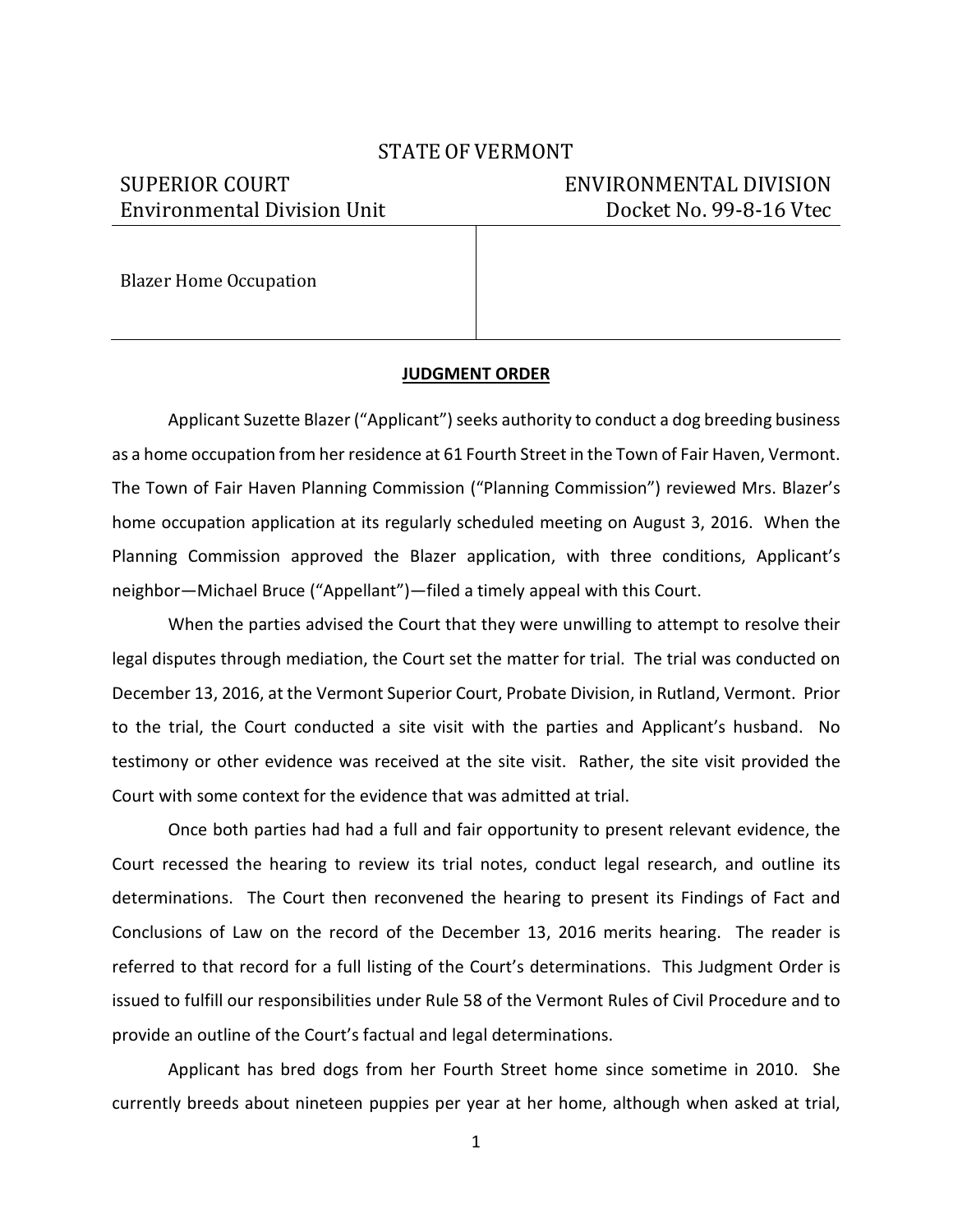Applicant declined to limit the maximum number of puppies that her breeding operation would produce in any one year. She currently has three female miniature poodles and two female Chihuahuas that she uses in her breeding operation, as well as a male miniature poodle, a male Chihuahua, and two service dogs for her personal use.

Applicant breeds her dogs to produce two to three litters per year. Each litter varies in size, although trial testimony revealed that Applicant in the past has had up to ten puppies in her home at any one time.

Applicant offers the puppies for sale to permanent homes. Buyers of her puppies come to Applicant's home to view and purchase a puppy.

Applicant and her husband live in a small home on a small village lot near the center of the Town of Fair Haven ("Town"). There is a small yard in the front of their home and a small, but somewhat larger fenced-in yard in the rear of their home. Their home is within sixty-six feet of their neighbor's home, Appellant Michael Bruce.

Applicant conducts her dog breeding activities mostly inside her home. However, the breeding adult dogs and bred puppies are allowed to go outside, mostly in the back yard, but sometimes in the front yard, for up to an hour at a time. Sometimes, Applicant allows the breeder dogs and puppies to remain outside in her back yard without supervision. Because of the breeder dogs' and puppies' needs to relieve themselves at several times during the day and night, Applicant allows them to go outside, in her back yard, during the day and night, including after 10:00 PM.

When the breeder dogs and bred puppies are outside, they enjoy running and playing. Applicant does not restrict these activities, including the barking that often accompanies their play. In fact, when they are in Applicant's back yard, the breeder dogs and puppies often bark. An individual puppy's barking encourages other puppies to bark. Because of their size and age, the puppy barking is high-pitched, sometimes loud, and often continuous. This barking is often so loud and continuous as to interfere with Appellant's ability to enjoy his outside rear deck.

Sometimes, the breeder dogs and puppies bark so loudly that their barking is annoying to Appellant and interferes with his use and enjoyment of his property, whether he is inside his home or outside of his home. In fact, even when the dogs are inside Applicant's home, their

2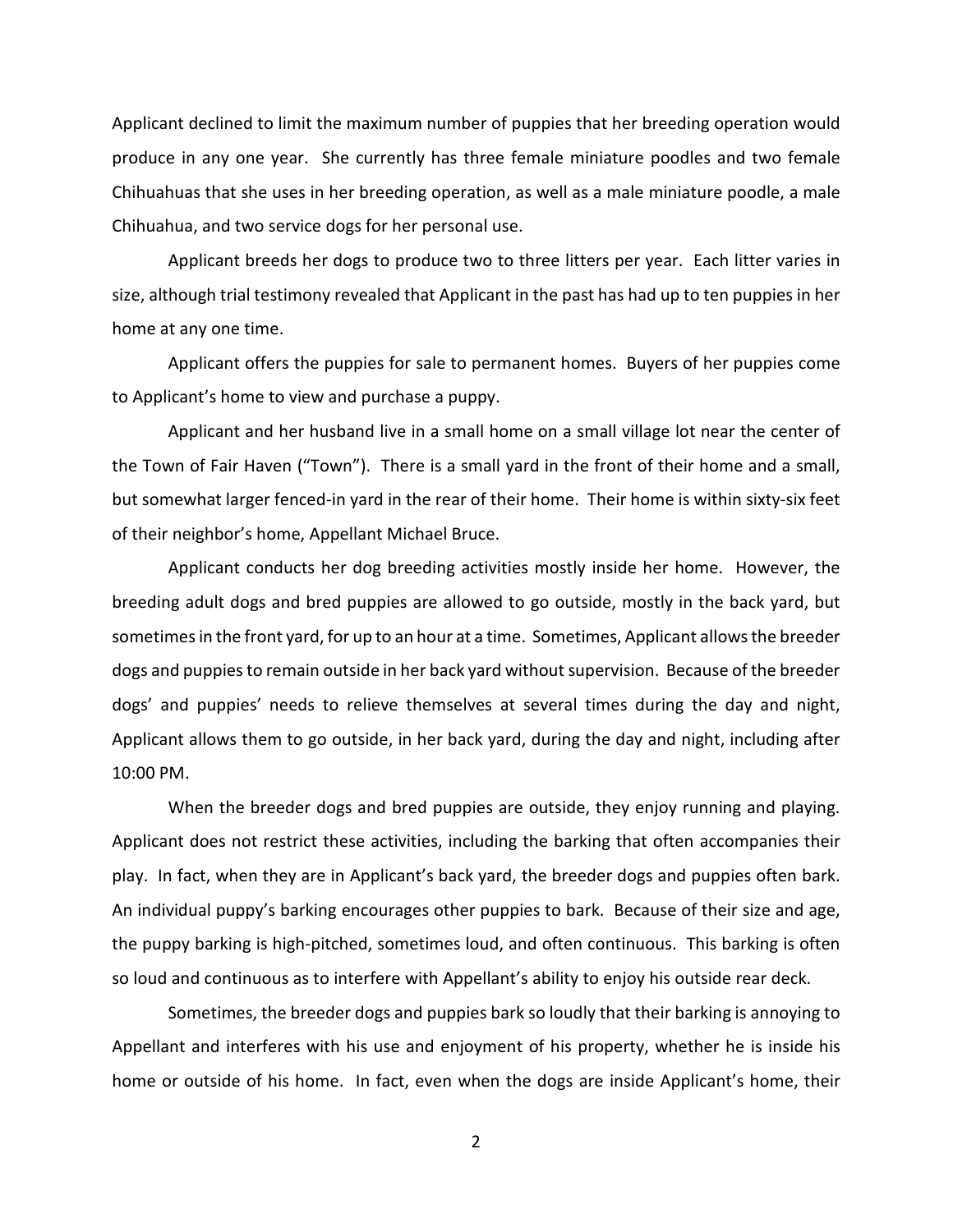barking can be loud enough to annoy and interfere with Appellant's use and enjoyment of his home, inside or out.

Home occupations enjoy a heightened protection under Vermont law. See 24 V.S.A. § 4412(4), which provides that no municipal land use regulation "may infringe upon the right of any resident to use a minor portion of a dwelling unit for an occupation that is customary in residential areas and that does not have an undue adverse effect upon the character of the residential area in which the dwelling is located."  $Id$ . The Town has adhered to this statutory directive by enacting Section 901 of the Town of Fairhaven Zoning Bylaws, as adopted on March 9, 2010 ("Bylaws"), which provides that the Bylaws "shall not prevent a resident from using a minor portion of a dwelling and a full accessory structure for an occupation which does not have an undue adverse effect on the residential character of the [zoning] district."  $Id.$ 

Section 901 provides several standards by which home occupation applications may be reviewed or conditioned; the standards applicable to the pending application are:

"1. the business shall be operated wholly within the principal building and accessory building.

. . ..

3. obnoxious or excessive noise, . . . that is detectable at the boundaries of the lot on which the dwelling is located shall not be generated.

. . .."

#### Id.

The credible evidence presented at trial caused this Court to conclude that Applicant's puppy breeding business does not conform to the applicable Bylaw provisions. Our conclusions here were reinforced by the additional fact that Applicant has been operating her puppy breeding business from her home for the past six years. Her past business operation gave her neighbors, and this Court, a clear insight into how she intends to operate her business.

Applicant does not wholly operate her business in her home. Out of necessity, she must allow her breeding dogs and puppies to play and relieve themselves outdoors. While we are sympathetic to this necessity, it causes Applicant's puppy breeding business to operate outside the bounds of a home occupation, as defined by 24 V.S.A. § 4412(4) and Bylaw §901(1), since puppy breeding requires the dogs and puppies to regularly be outside of Applicant's home.

3